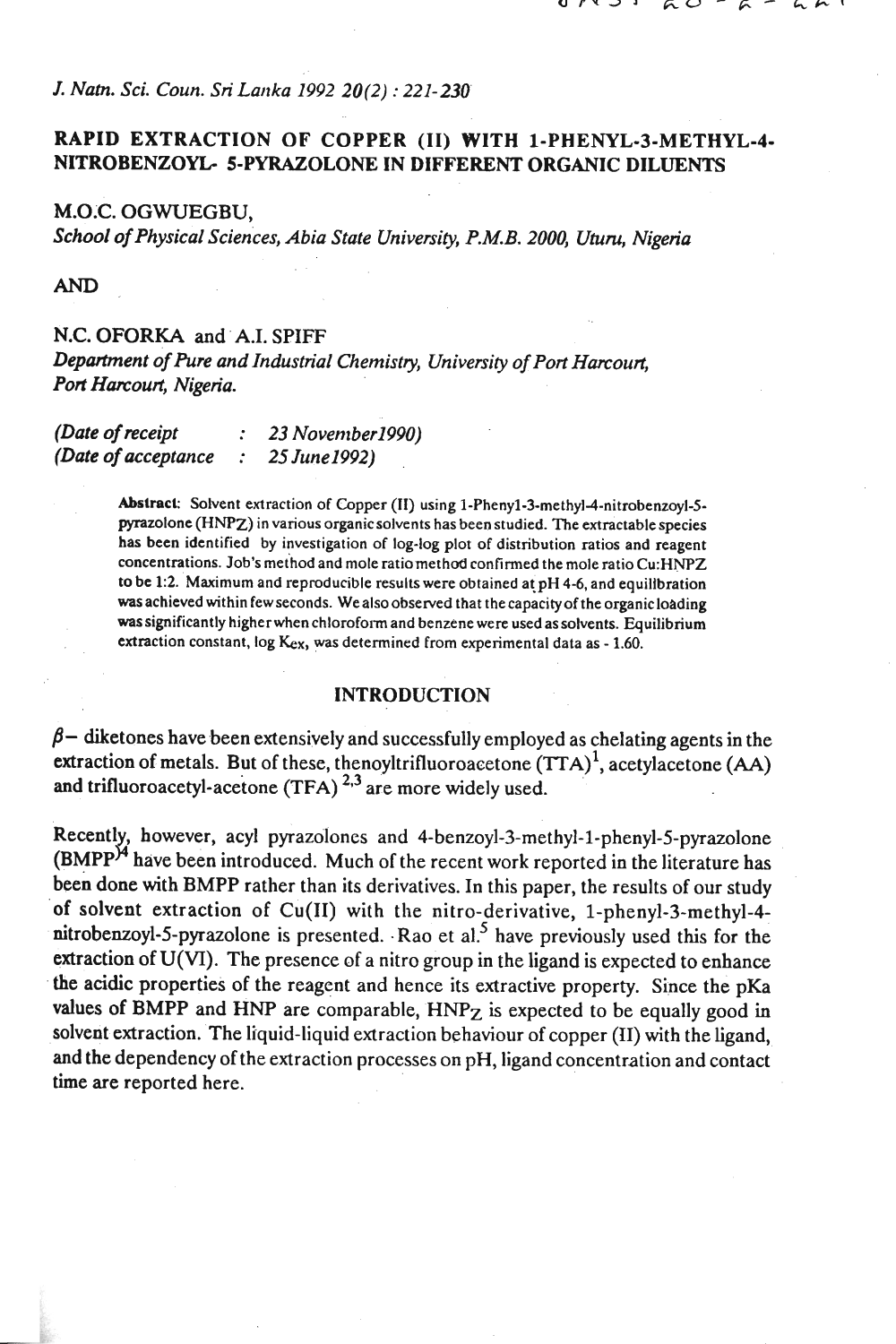## **METHODS AND MATERIALS**

### **Apparatus and Reagents**

The intermediate compound, 3-methyl-1-phenyl-5-pyrazolone (MPP) was synthesized from analytical grade ethylacetoacetate and phenylhydrazine. HNFz was prepared subsequently from MPP and high grade p-nitrobenzoylchloride (BDH) and purified as described elsewhere for the acyl pyrazolones. Stock solutions of Cu(I1) were prepared by dissolving 0.098g of analytical grade  $CuS0<sub>4</sub>.5H<sub>2</sub>0$  in 250ml 0.1M HCl or 0.1M HNO<sub>3</sub> solution. Further dilutions were made as required. Solutions of 0.02M HNP<sub>Z</sub> were prepared in different organic solvents, and further dilutions were made as required. Standard buffer solutions of HCI/KCI, HAc/NaAc and NaOH/boric acid were used in the pH range 1 - 8. Apart from the pH variation studies, all experiments were conducted at pH 4.0. In carrying out the studies, the aqueous phase was prepared in each case to maintain constant ionic strength of  $0.10$  using sodium sulphate (Na<sub>2</sub>S0<sub>4</sub>.10H<sub>2</sub>0) solution. The ionic strength is considered to have negligible effect on the extraction equilibrium constant, K<sub>ex</sub> in the pH range and total ionic concentrations studied.

The ligand has been characterized by elemental analysis, IR, UV-Visible and melting point measurements. The cream coloured pure product was found to have a melting point of  $164 \pm 0.5$ <sup>o</sup>C.

PYE Unicam SP6-400 and Shimadzu-408 IR Spectrophotometers were used for spectrophotometric measurements. 1n all cases, the initial and equilibrium pH were recorded using a pH meter standardized with a buffer solution of pH 4.0.

### **Extraction Procedure**

5ml aliquot of Cu(I1) solution (50ppm) and similar volume of 0.02MHNFz solution in chloroform, benzene, toluene or ethylacetate were mixed and agitated by means of a mechanical stirrer for 10 mins. However, equilibration was achieved within a few seconds. After allowing for the separation of the two phases, the amount of copper remaining in the aqueous phase was determined spectrophotometrically at 440 **nm** using benzoin-a-oxime? The concentration of copper extracted into the organic phase was obtained by material balance. The distribution ratio, D, of copper was determined as the total concentration of it in the organic phase divided by the total concentration in the aqueous phase of two mutually equilibrated sensibly immiscible liquid phases.

### **RESULTS AND DISCUSSION**

### **Absorption Curves**

**In** order to determine the molar absorptivities and wavelengths of maximum absorption for HNPz and **Cu(I1)-nitrophyrazolonate** complex, the latter was isolated in its solid from mixing  $0.808g(0.0025 \text{mol})$  of CuSO<sub>4</sub>.5H<sub>2</sub>O in 50ml of distilled water and 1.6166g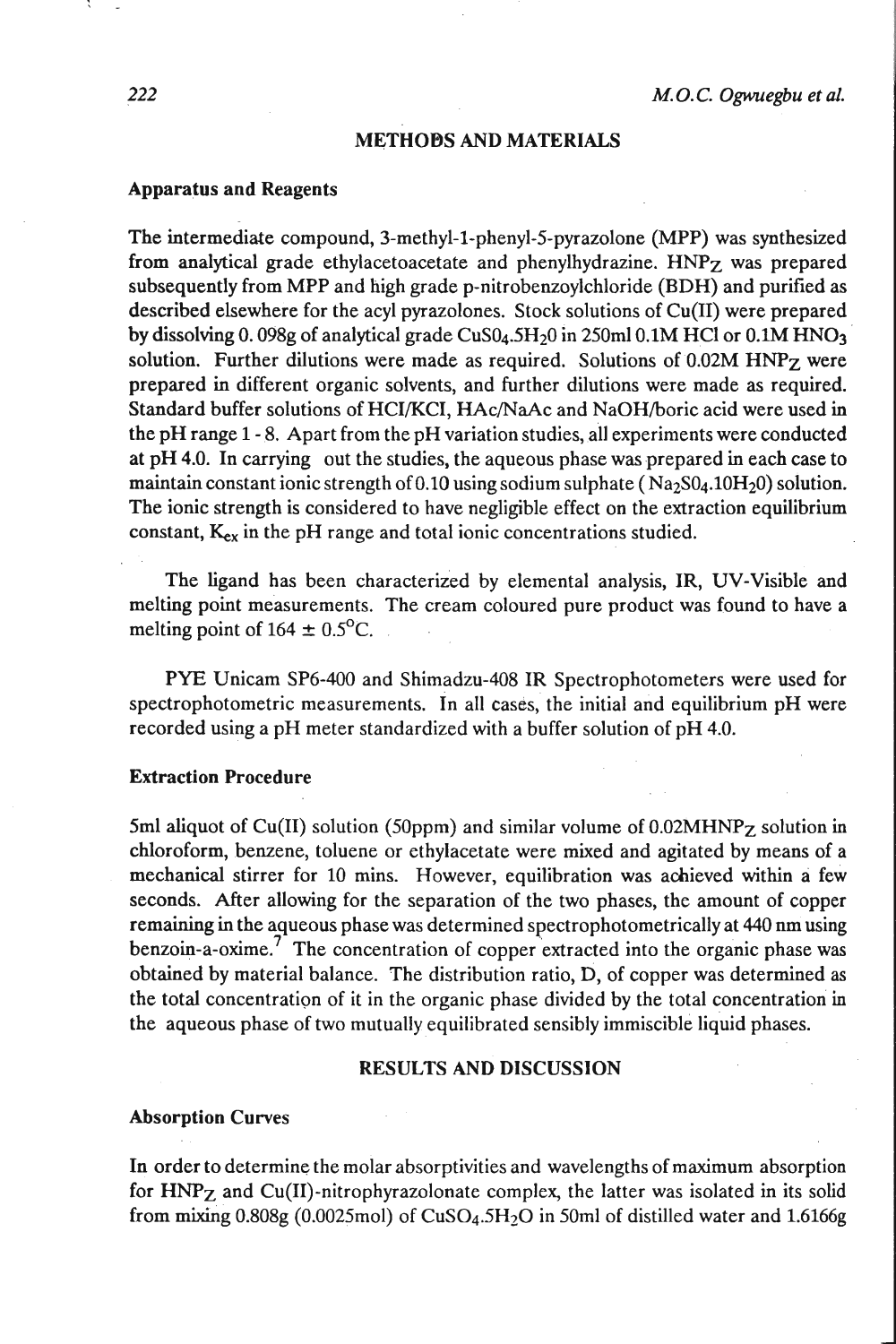# *Extraction of Copper Ions* 223

(0.005mol) of **HNP,** in 50ml of ethanol. The appearance of yellow-green precipitate was instantaneous. Figure 1 shows the absorption spectra of **HNPz** and Cu(1I) complexes. The appearance of maximum absorption at similar wave lengths ruled out the possibility of spectrophotometric studies of the equilibrated organic phase for copper concentrations. Hence the extraction studies were spectrophotometrically done in the aqueous phase. The molar absorptivities for the ligand and copper complex at 360nm and 370nm were  $5.4 \times 10^{2}$  and  $3.3 \times 10^{3}$  1mol <sup>-1</sup> cm<sup>-1</sup> respectively.



Figure 1: Absorption spectra of HNP<sub>Z</sub> and complex.

### **Effect of pH**

The results are given in Figure 3. Experiments conducted to study the effect of variation of pH on the extraction of copper at constant excess ligand concentration,  $HNP_Z$  = **0.02M,** indicates that between pH 4.0 and 6.0, copper is completely extracted and the slope of the linear portion of the plot of log D vs pH is approximately two, indicating that two moles of protons are liberated during complex formation. The result shows that the extraction of copper. using this reagent is hydrogen ion concentration dependent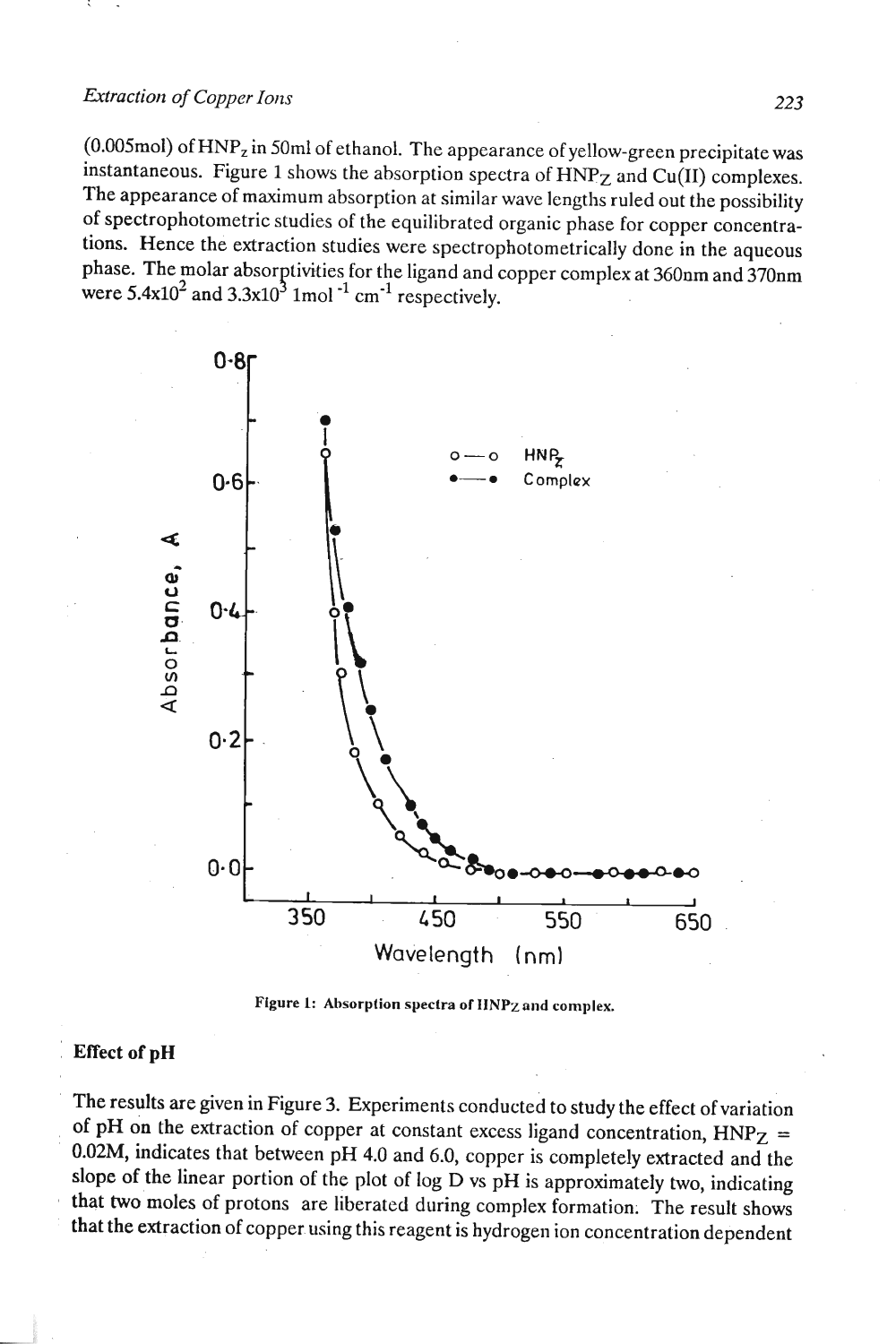$\mathbf{1}$ 

3

 $4<sub>1</sub>$ 

up to pH of 4.0, and followed by a non-dependent horizontal region. Within this buffer region the slope is equal to zero up to pH of 6.0 when the extraction process seems to have reversed as the aqueous phase becomes more basic.

Preliminary investigation on the effect of complexing agents on the extraction of Cu(I1) showed that at the concentrations used **in** preparing the aqueous- buffer media, the components of the buffer solutions had no effect on the general extraction processes. But in the presence of diverse ions, Cu(I1) is found to be quantitatively extracted with Fe (111) between pH 3.0 to 4.0. However, Fe (III) is completely masked by EDTA  $(<$  10<sup>-3</sup>M) and oxalate ions  $(<$  10<sup>-2</sup>M), while at the same masking-agent concentrations, more than 99% of Cu(I1) is extracted when oxalate ions are used as masking agents. Nickel (11) is negligibly extracted with chloroform solution of HNPz at the pH and equilibration time used for this study, while Co (11) is only extracted from pH 6.0 aqueous solutions. With proper choice of extraction chemical parameters, HNPz could be agood selective reagent for copper.

### **Effect of Ligand Concentration**

Figure 2 shows the log-log plot of distribution ratio, D and ligand concentration at constant pH 4.0. A straight line for the copper complex is obtained with slope  $= 2.0$ , showing that the number of ligand molecules entering into the extracted complex is two. The plot also shows that at lower ligand concentrations, Cu:HNP<sub>Z</sub> mole ratio of 1:1 is formed. That means that at lower ligand concentrations up to 0.0016M, copper forms a 1:l complex with the reagent, while at higher ligand concentrations up to 0.0125M, a 1:2 complex is formed, from which point further increase in ligand concentration produced no more effect in the degree of extraction (Table 1). Since the slopes of Figures. 2 and 3 are two and it has been accepted that two moles of the ligand are used up with subsequent release of two moles of  $H^+$  ions in the formation of extractable complex, it can therefore be reasonably assumed that the extraction process for copper follows the following extraction equilibrium equation.

$$
Cu_{\text{(aq)}}^{2+} + 2HNP_{\text{Z(org)}} \stackrel{K_{\text{ex}}}{\Longleftarrow} Cu(NP_{\text{Z}})_{2(\text{org})} + 2H_{\text{(aq)}}^{+}
$$

with the equilibrium extraction constant, K<sub>ex</sub> given by:

$$
K_{\rm ex} = [Cu(NP_{Z})_2]_{\rm (org)} [H^+]_{\rm (aq)}^2 [Cu^{2+}]_{\rm (aq)}^{-1} [HNP_{Z}]_{\rm (org)}^{-2}
$$

Since the ratio of  $\left[\frac{Cu(NP_Z)}{2\sigma}\right]_{(org)}$  to  $\left[\frac{Cu^{2+}}{aq}\right]_{(aq)}$  is the distribution ratio, D, we then have:

$$
D = K_{\rm ex} [HNP_{\rm Z}]_{(\rm org)}^2 [H^+]_{(aq)}^{-2}
$$

and.

$$
logD = logK_{ex} + 2log(HNP_{Z}|_{(org)} + 2pH
$$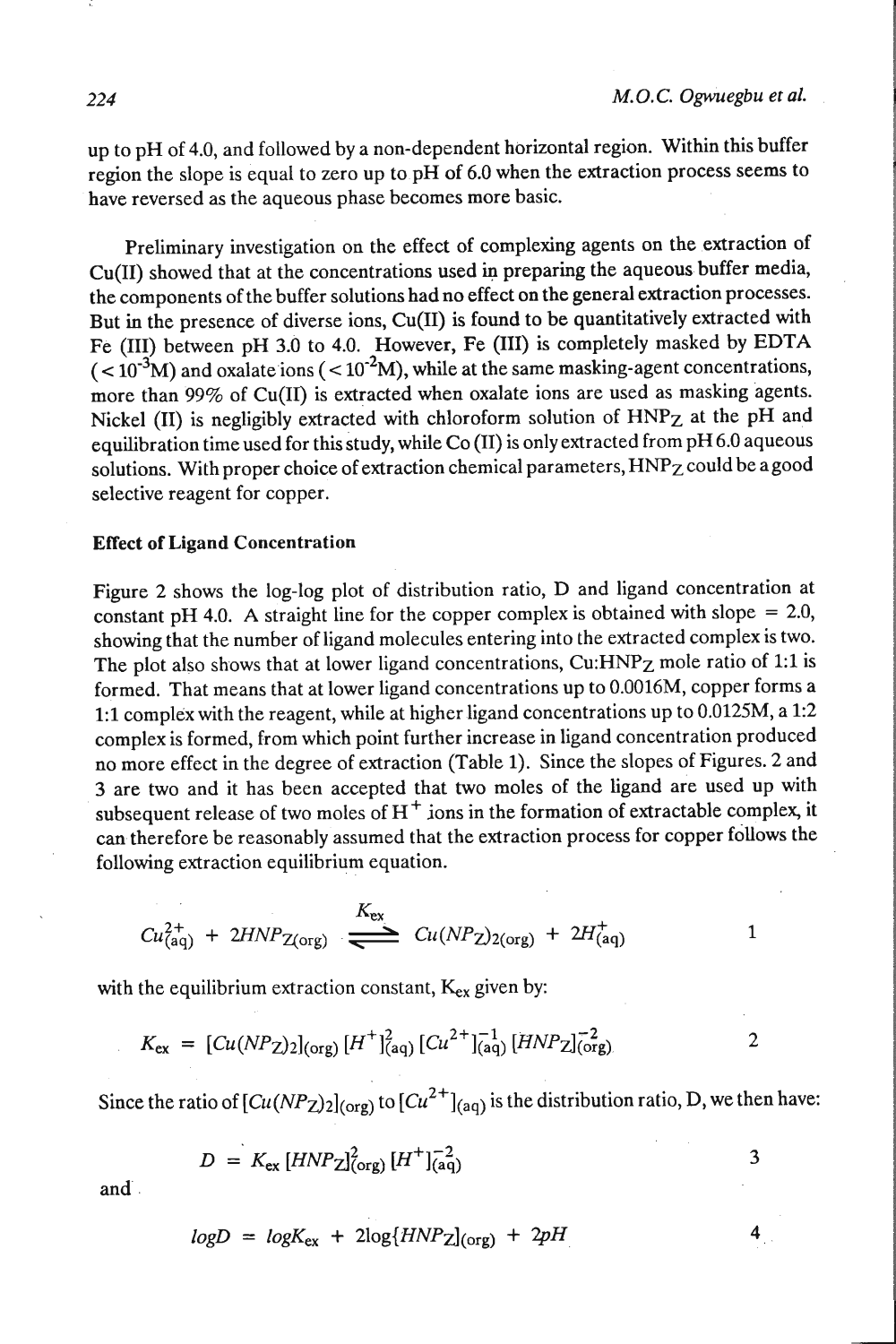





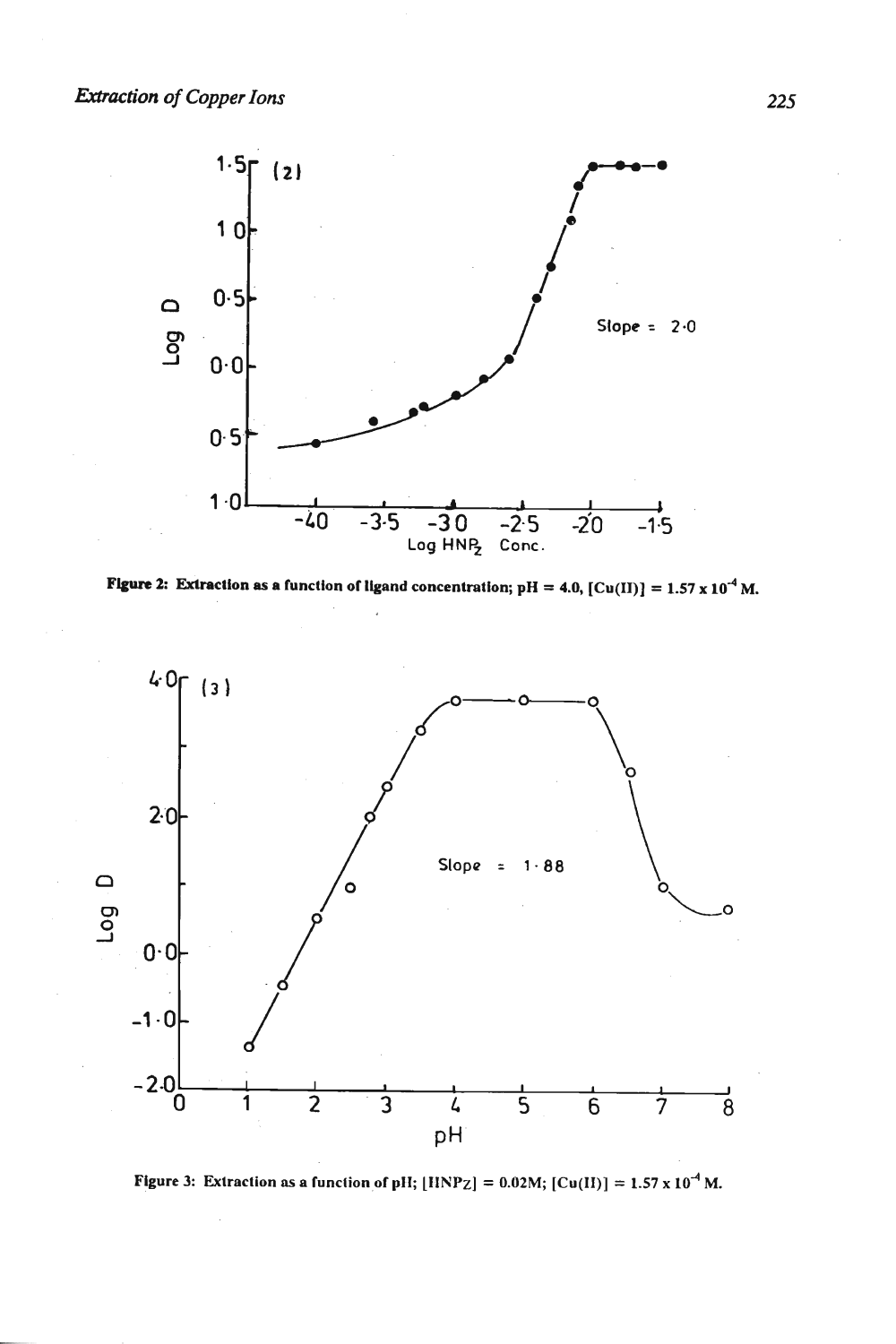The log  $K_{ex}$  found using the above relationship is - 1.60. It has been known that log  $K_{ex}$  increases with decrease in pKa value of ligand in the extraction of a number of metals. The introduction of a nitro group is expected to enhance the acid properties of the reagent, decrease the pKa value of BMPP from 4.11, and increase the K<sub>ex</sub> for copper. The value of -1.60 obtained in this experiment and the inconsistent results of other researchers for BMPP point to some unidentified inherent chemical and structural factors that tend to dominate the proton release during the extraction process, such as steric hindrance, oxidation characteristics of the ligand, mesomeric effects, etc. These factors may perhaps tend to increase the pKa value of the nitropyrazolone, and therefore, decrease the  $K_{ex}$  for the pyrazolonate complex. Mirza  $\frac{8}{13}$  has found log  $K_{ex}$  for extraction of Cu(II) using BMPP as -0.77, and Arora 0.70 and  $Zolotov^{10}$  1.36. The value of - 1.40 has also been reported for Cu(I1) using **TTA'.** Experimental data show that 0.0125M **HNPz** is sufficient for 100% extraction of copper when all other factors are kept constant.

### The Composition of the Complex

Essentially, the determination of the formula of a complex involves the measurement of the number of ligands complexing with one mole of metal ion. Investigation of composition of extractable copper nitropyrazolonate were carried out using Job's method and the mole ratio method at pH **4.0.** The results obtained are given in Figures 4 and 5 respectively. In the Job's method, equimolar solutions of the metal salt and HNP<sub>Z</sub> were prepared such that  $C_{Cu} = C_{HNP_Z} = 1.6 \times 10^{-3} M$ and  $C_{Cu} = C_{HNP_Z} = 8.0 \times 10^{-4} M$ .

Their concentrations were varied by varying their volumes from lml to lOml and mixed in such a way that the total volume of each mixture is the same (10ml). The concentrations of copper in the organic phase were plotted against the molar fractions (deduced from volume fractions) of Cu(I1) in the aqueous phase as shown in figure 5. The maximum concentration of Cu(I1) species in the organic phase appears at the molar fraction of Cu(1I) of **0.33.** In Figure 4, the results obtained in the extraction of copper with various amounts of HNP<sub>Z</sub> gave straight lines with points of intersection at the mole ratio of HNPz to Cu(I1) of **2.0.** It is obvious from these data that the concentration of copper in the organic phase is maximum for those mixtures in which the molar ratios (or volumes of the equi-molar solutions) of  $Cu(II)$  and  $HNP<sub>Z</sub>$  are in the ratio 1:2. The results obtained from Figures **2** to 5 show that extractable species is present as a bis (nitropyrazolonato) copper  $(II)$ ,  $Cu(NP<sub>Z</sub>)<sub>2</sub>$  complex.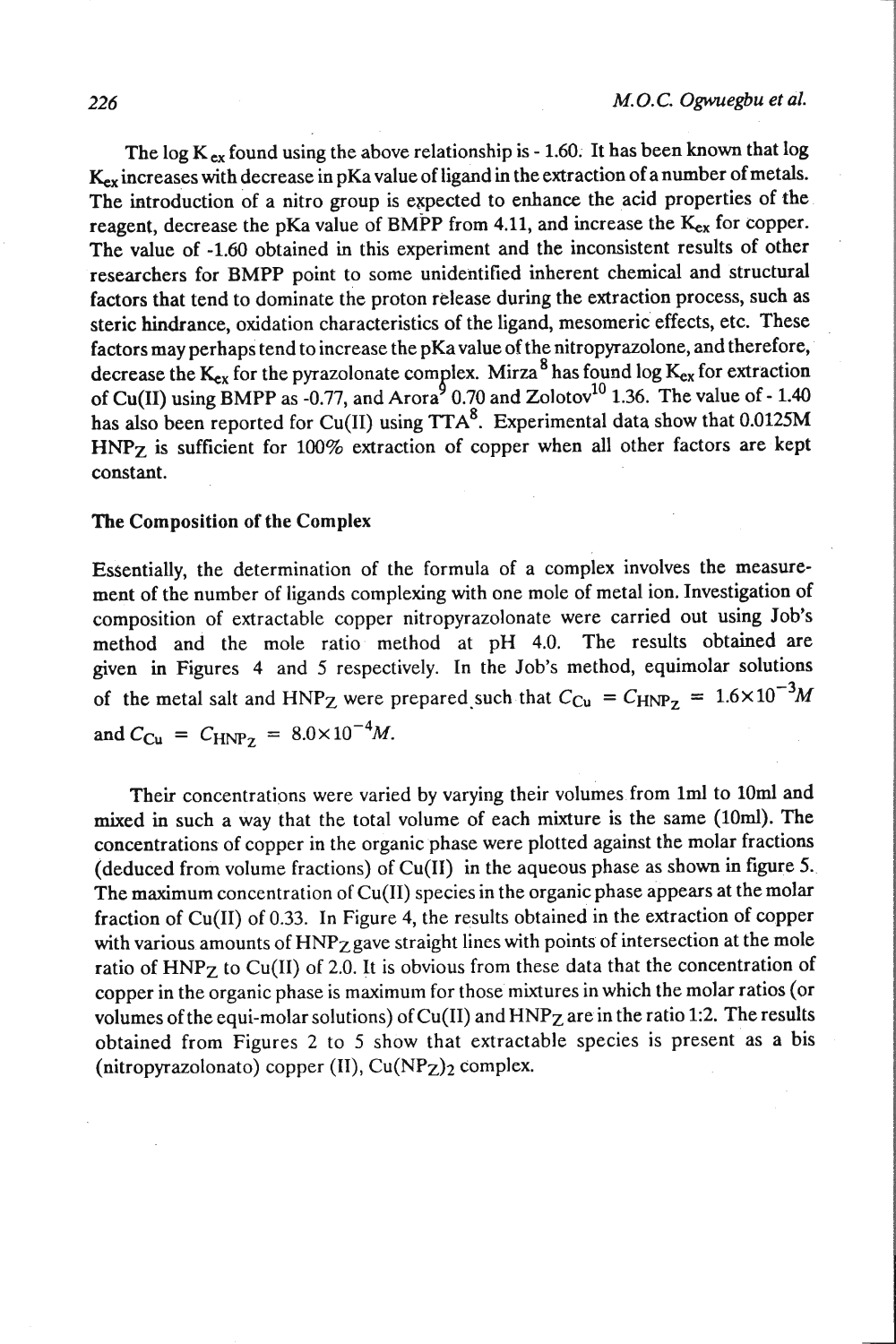**Extraction of Copper Ions** 



Figure 4: Determination of composition by mole ratio method.



**Figure 5: Determination of composition by Job's method**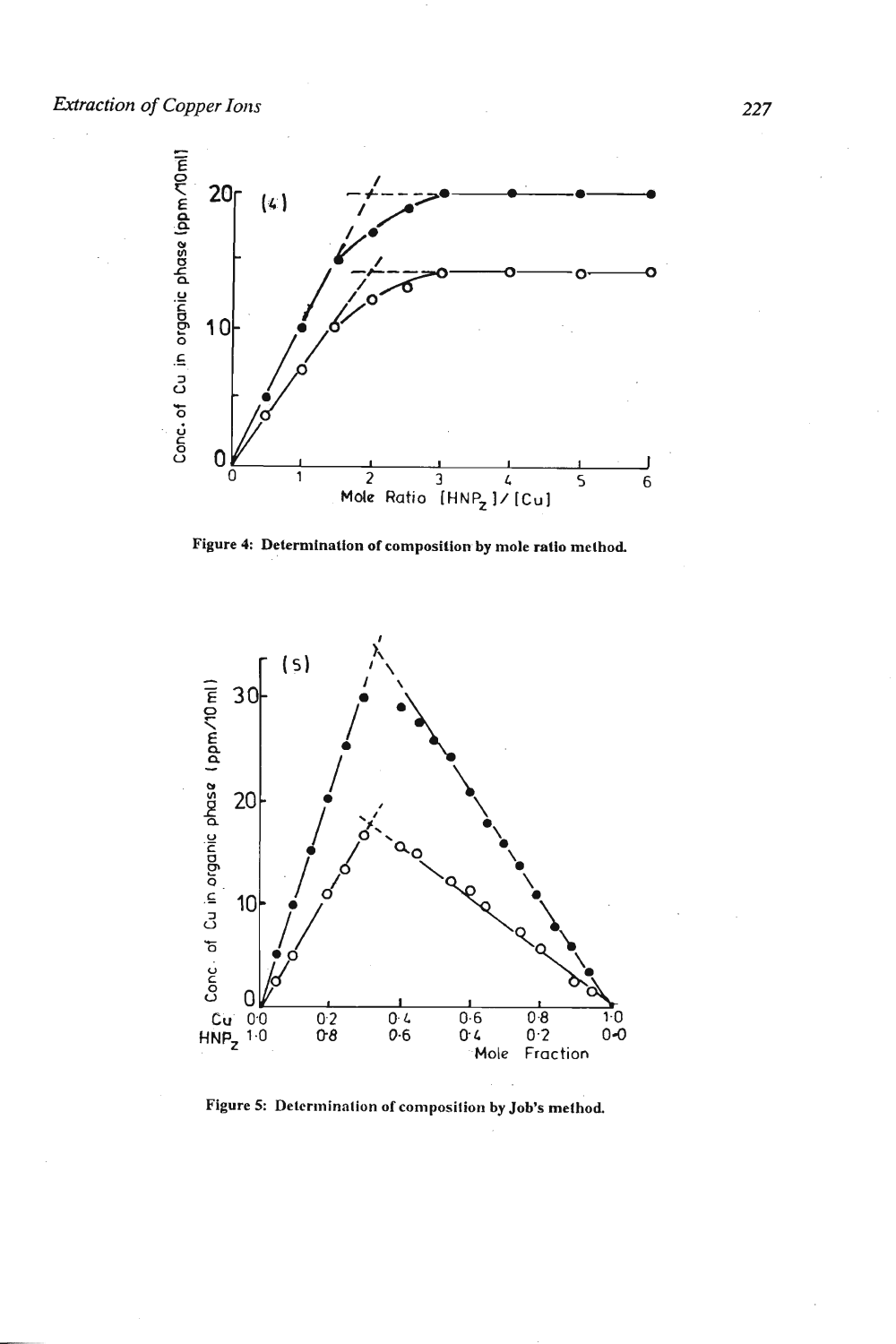| Conc<br>$10^3$ xHNPz | Absorbance<br>A | Log<br><b>HNPZ</b> | Conc. of<br>$Cu(II)$ in<br>Aq. (ppm) | Conc.of<br>$Cu$ (II) in<br>org. (ppm) | D      | LogD     | %E    |
|----------------------|-----------------|--------------------|--------------------------------------|---------------------------------------|--------|----------|-------|
|                      | 0.449           | $-4.12$            | 46.50                                | 3.50                                  | 0.076  | $-1.20$  | 7.00  |
| 0.0756<br>0.10       | 0.391           | $-4.00$            | 40.50                                | 9.50                                  | 0.235  | $-0.630$ | 19.00 |
| 0.25                 | 0.336           | $-3.60$            | 36.00                                | 14.00                                 | 0.389  | $-0.410$ | 28.00 |
| 0.50                 | 0.330           | $-3.30$            | 34.50                                | 15.50                                 | 0.450  | $-0.347$ | 31.00 |
| 0.75                 | 0.325           | $-3.12$            | 34.00                                | 16.00                                 | 0.470  | $-0.327$ | 32.00 |
| 1.00                 | 0.292           | $-3.00$            | 30.60                                | 19.40                                 | 0.624  | $-0.200$ | 38.00 |
| 1.60                 | 0.265           | $-2.80$            | 27.80                                | 22.20                                 | 0.800  | $-0.098$ | 44.00 |
| 2.50                 | 0.193           | 2.60               | 20.00                                | 30.00                                 | 1.500  | $-0.176$ | 60.00 |
| 4.00                 | 0.110           | $-2.40$            | 12.00                                | 38.00                                 | 3.167  | $-0.500$ | 76.00 |
| 5.00                 | 0.069           | $-2.30$            | 8.00                                 | 42.00                                 | 5.250  | $-0.720$ | 84.00 |
| 7.00                 | 0.031           | $-2.16$            | 3.50                                 | 46.50                                 | 13.286 | $-1.123$ | 93.00 |
| 8.00                 | 0.014           | $-2.10$            | 2.00                                 | 48.00                                 | 24.000 | $-1.380$ | 96.00 |
| 10.00                | 0.005           | $-2.00$            | 0.05                                 | 49.50                                 | 0.900  | 3.00     | 99.00 |
| 20.00                | 0.000           | $-1.70$            | 0.00                                 | 50.00                                 | 0.990  | 3.00     | 100   |

Table 1: Effect of Ligand Concentration on Cu(l1) extraction

## Effects of Solvents

Data on the effect of various organic diluents on Cu(1T) extraction are shown Figure 6. Maximum extraction is achieved using chloroform and benzene. Wider pH range within which copper can be extracted using our reagent is possible with chloroform and reverse is the case with benzene.  $HNP_Z$  and  $Cu(NP_Z)_2$  are found to have limited solubility in carbon tetrachloride, ethers, cyclohexane, n-hexane, and many other common organic solvents. Because of the more favourable physical and chemical characteristics of chloroform compared to other organic solvents, it was chosen and used for the rest of the studies.

# Effect of Time

Equilibration was found to be established bclow 10 seconds, and further increase in time had no further effect on the cxtraction. The rate of attainment of extraction equilibrium has been known to be slow or very slow, for several extraction reagents, most notably, the  $\beta$ -diketones. This feature is contrasted by the present study.

## **DISCUSSION**

We have studied spectropliotometricaIly the behaviour of Cu(I1) with **HNPz** and found that copper forms a bis-chelate with **HNPz.** Extraction is rapid as equilibrium is established within seconds. The degree of cxtraction was second-power dependent on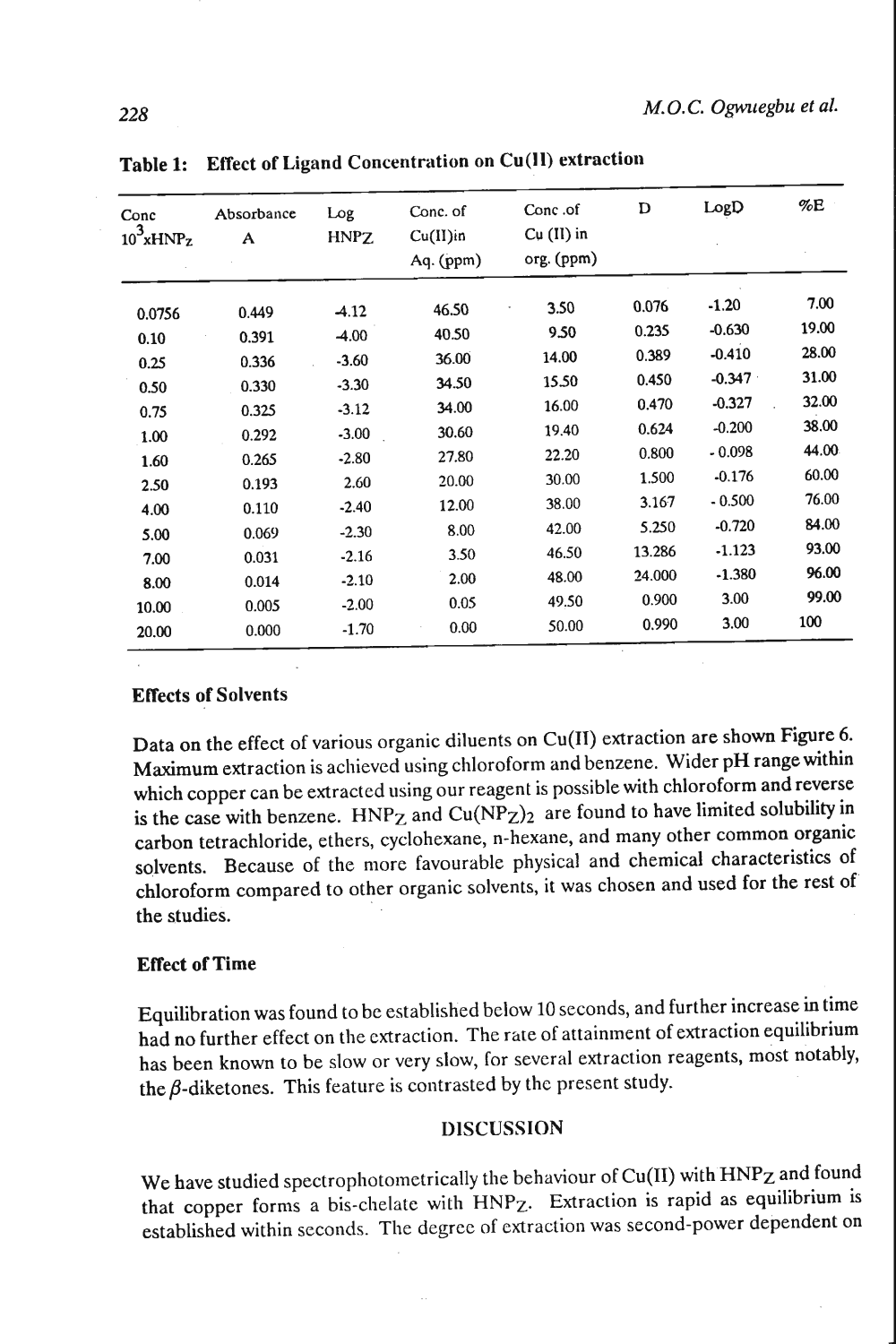

Figure 6: Effect of solvents on Cu(II) extraction. ( $\blacksquare$ ) toluene, ( $\Box$ ) ethylacetate, ( $\spadesuit$ ) chloroform, (O) benzene; [Cu(II)] = 2.0 x 1<sup>-4</sup>M, [HNP<sub>Z</sub>] = 0.02M.